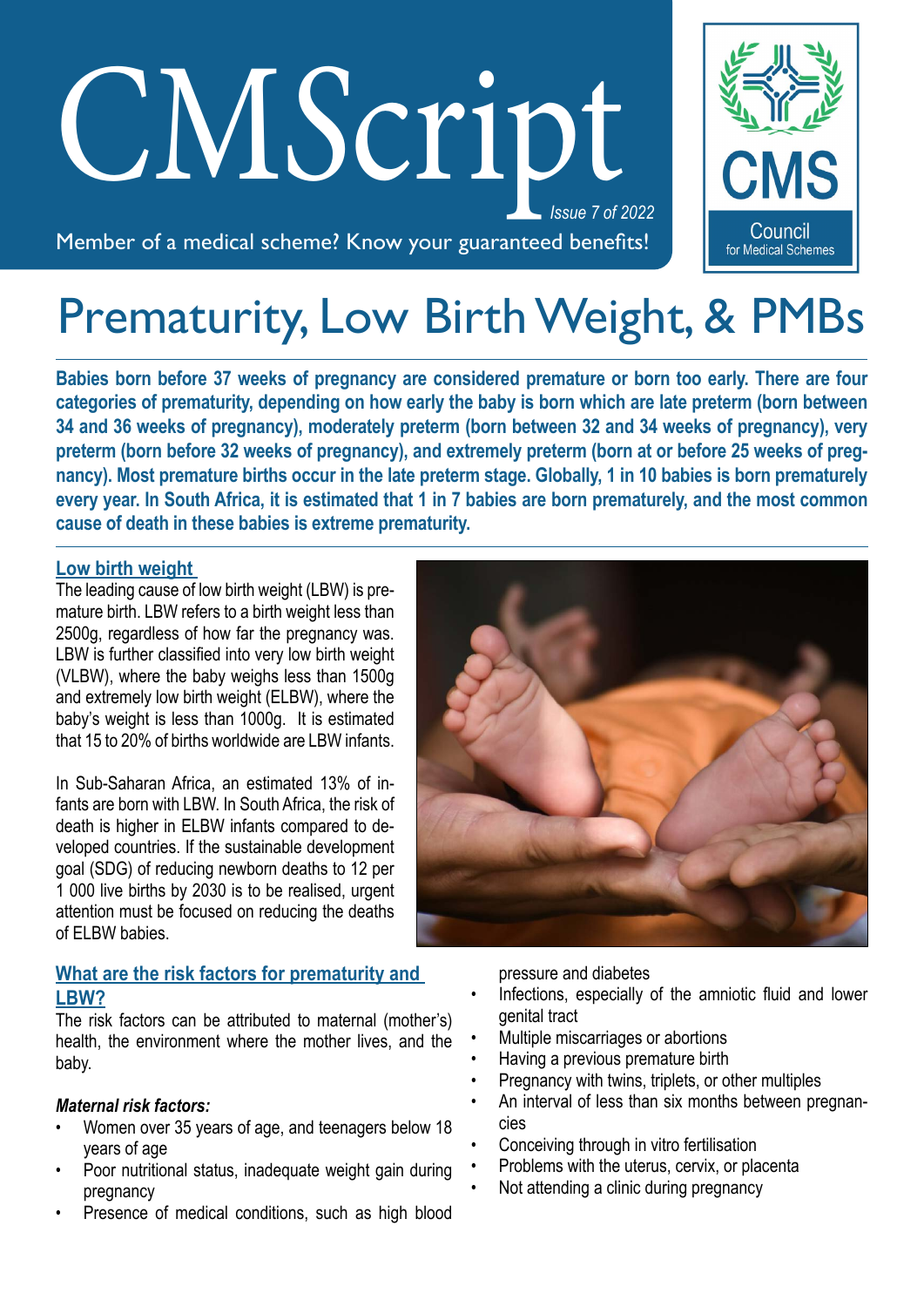#### *Environmental factors*

- Education level and household income
- Mothers experiencing domestic violence and/or psychological abuse, and stressful life events such as the death of a loved one
- Physical injury or trauma
- Alcohol consumption, tobacco smoking, using illicit drugs and abusing prescription drugs.

## *Risk factors associated with the baby*

- Female gender
- Intrauterine growth retardation (IUGR), that is, hampered growth of the baby in the womb.
- Infection of the baby while still in the uterus
- Developmental abnormalities and death

# **Complications of prematurity**

Complications of prematurity vary; however, those born too early have a higher risk of complications. Birth weight also plays an important role. The baby can experience shortterm and long-term health problems.

## *Short-term complications*

- Breathing problems the baby may have trouble breathing due to an immature respiratory system. Some preterm babies may experience prolonged pauses in their breathing, known as apnoea.
- Feeding problems some babies do not have the strength or coordination to breastfeed or bottle-feed successfully.
- Heart problems the most common heart problems are patent ductus arteriosus (PDA), a persistent opening between the major blood vessels from the heart (aorta and pulmonary artery), and low blood pressure.
- Brain problems bleeding in the brain may be mild and resolve easily, but some babies may have an extensive brain bleed that causes permanent brain injury.
- Temperature control problems the rapid loss of body heat because premature babies do not have sufficient stored body fat and cannot generate enough heat. A drop in body temperature can lead to breathing problems and low blood sugar levels.
- Gastrointestinal problems premature infants are more likely to have an immature gastrointestinal (GIT) system. They are more likely to experience acid reflux as they may spit up a large amount of the milk before it is digested. They may also develop necrotising enterocolitis (NEC) which is a potentially serious health condition in which cells lining the bowel wall are injured and this can occur after the baby starts feeding.
- Blood problems there is a risk of blood problems such as anaemia. While all newborn babies experience a slow drop in red blood cell count during the first months

of life, the decrease may be more significant in premature babies.

- Newborn jaundice can also be a problem. Jaundice is a yellowish discolouration of the baby's skin and eyes due to the blood containing excess bilirubin (a yellow-coloured substance from the liver or red blood cells).
- Metabolism problems some premature babies may develop an abnormally low blood sugar level. This can happen because they have less stored glucose than full-term babies. Premature babies also have more difficulty converting their stored glucose into more-usable, active forms of glucose.
- Immune system problems are common in premature babies and can lead to a higher risk of infection.

# *Long-term complications*

In the long term, premature birth may lead to the following complications:

- Cerebral palsy is a disorder of movement, muscle tone or posture caused by an infection, inadequate blood flow or injury to the newborn's developing brain. This can happen early during pregnancy or during infancy.
- Impaired learning these babies are more likely to lag behind their full-term counterparts and might have learning disabilities.
- Vision problems may develop retinopathy of prematurity, a disease that occurs when blood vessels swell and overgrow in the light-sensitive layer of nerves at the back of the eye called the retina.
- Hearing problems there is an increased risk of some degree of hearing loss.
- Dental problems premature infants who have been critically ill are at increased risk of developing dental problems, such as delayed tooth eruption, tooth discolouration and improperly aligned teeth.
- Behavioural and psychological problems premature babies may be more likely than full-term infants to have specific behavioural or psychological issues and developmental delays.
- Chronic health issues infections, asthma and feeding problems are more likely to develop or persist.

# **Special care for the preterm baby**

A preterm baby needs extra help adapting to the outside environment after delivery. In South Africa, the standard of care for premature babies is based on the available State hospital guidelines.

Due to resource constraints in the State sector, their guidelines take into consideration resource constraints. Babies are generally admitted to the neonatal high-dependency ward where nasal-prong oxygen, nasal continuous positive